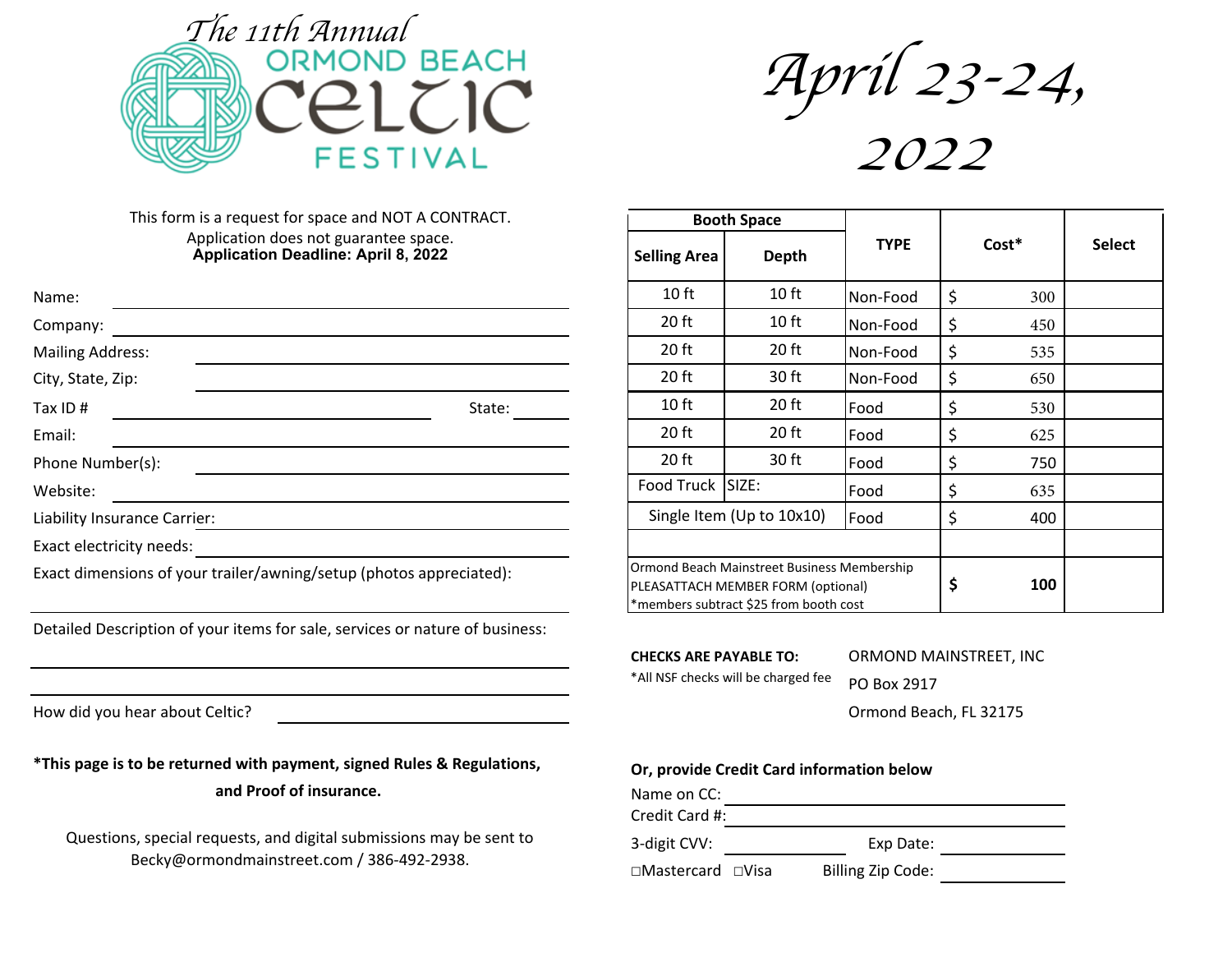### **11th Annual Ormond Beach Celtic Festival 2022 April 23-24, 2022 Vendor Application and Agreement**

## FINAL APPLICATION DEADLINE: April 8, 2022

The undersigned hereby agrees to reserve booth space to exhibit and/or sell their product or service during the 2022 Ormond Beach Celtic Festival April 23-24, 2022.

By signing this agreement, you acknowledge receipt of and agree to be bound by the rules and regulations of the Festival. The Festival will be held at Rockefeller Gardens, 25 Riverside Drive, Ormond Beach, FL. Festival hours are from 10AM-7PM on Saturday April 23 and 11AM-5PM on Sunday April 24.

**Payment and Deadline**: Submission of payment is due upon signing of this agreement. Festival exhibitor space is limited, and applications will be accepted on a first-paid basis. The final deadline for application, required documents, and payment is Friday, April 8, 2022. If you submitted payment by credit card via this application, the fee will be processed on this date if you were accepted.

You must bring your own tent and table with chairs. The total cost for an exhibition space for two days is payable by check to Ormond Beach MainStreet, Inc. There will be a limited number of non- profit organization exhibition spaces available at a reduced charge.

#### **Food Vendors**:

The standard food vendor space is 10 ft. (frontage) x 20 ft. deep. These spaces will accommodate a 10 x 10 tent and give food vendors who are cooking on-site an additional 10 x 10 space (required) directly behind the tent for cooking. Food vendors agree to post a menu at eye level showing what items are available and the pricing. Event presenters provide centrally located trash receptacles for standard garbage. Vendors are responsible for discarding their own cooking oil or anything that is not considered regular trash and removing it from the property.

## **Electricity**:

Limited electricity is available from the City of Ormond Beach, which is included in the vendor fee. However, there is no 220 service. Please bring a generator if you have one available to you. If you are requesting electricity, you must specify exactly what you intend to plug in in the application. We reserve spaces with electricity for our food vendors, but you may request electricity in your application above. We cannot guarantee all vendors will be granted access to electricity.

#### **Insurance**:

Please include, with this application, a Certificate of Insurance. If you are not required to carry Liability Insurance please contact the Ormond Beach Mainstreet Office to discuss other options. Food vendors are required to obtain insurance listing ORMOND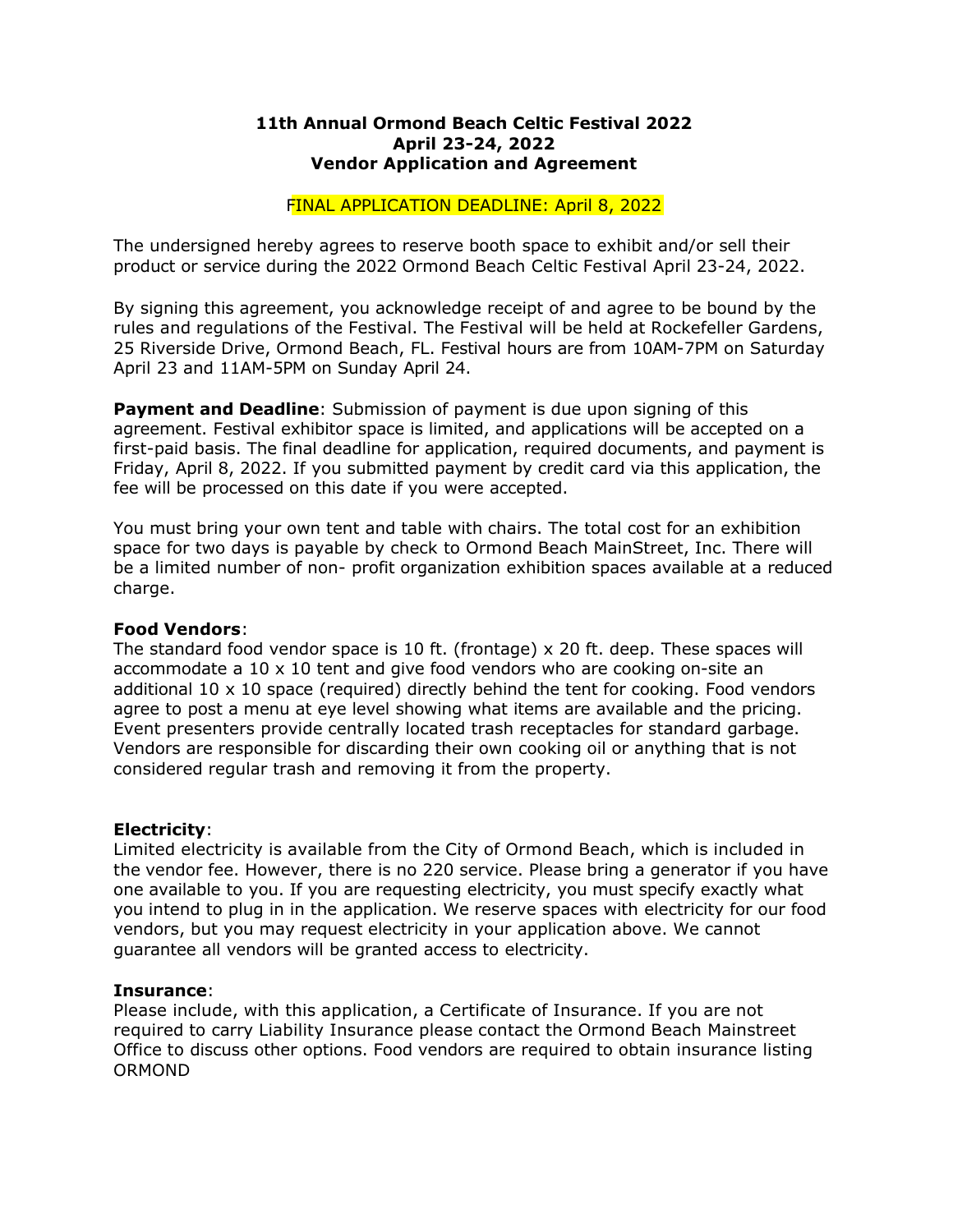BEACH MAINSTREET, INC as the additional insured on General Liability Coverage for a maximum of \$1,000,000.00. Proof of this coverage MUST be uploaded here OR emailed or mailed to the contact information below by April 8, 2022. Food vendors must also submit DBPR License, or similar food handling certificate.

**Waiver**: You agree to waive any and all claims of whatever nature against Ormond Beach MainStreet, the City of Ormond Beach and the Ormond Beach Celtic Festival, their employees, successors and any volunteers, sponsors and/or suppliers connected with the Festival.

**Release**: You grant permission and an unconditional release of any photographs, video or motion pictures and/or any verbal or written statements for use by the promoters of the festival for any legitimate purpose including, but not limited to, publicity, promotions, fundraising and/or websites.

**Cancellation/Refund Policy**: If you are unable to attend, we must receive notice of your cancellation no later than Monday, April 11, 2022 in order for you to be eligible for a full refund.

# **Rules for the event:**

The organizers of the event want it to be a positive experience for the vendors and our attendees. Because of that, we have established the following rules and guidelines for the Ormond Beach Celtic Festival:

1. Vendors are prohibited from selling, exhibiting, displaying or promoting any type of merchandise or service that may have implicit or explicit content of violence or obscenity (visual or verbal).

2. Food vendors are responsible for taking their trash to the designated dumpster area as frequently as necessary, but at least once daily.

3. Vendors agree to have vendor space open by 9:00 AM on Saturday, April 23, 2022.

4. Set-up is between 8:00 AM and 5:00 PM Friday, April 22, 2022. You will set-up in your assigned space at that time. Absolutely no vehicles will be allowed inside the park after 9:00 AM on Saturday morning.

5. Vendors are NOT permitted to sell any beverages including (but not limited to) water, soft drinks, lemonade, beer or wine, unless approved by event organizers.

6. The Staff of Ormond Beach MainStreet has the right to close your exhibit immediately without refund. Ormond Beach MainStreet has the right to accept or deny vendor exhibits.

7. Exhibitors must leave their booths open until 7:00 PM Saturday, April 22, 2022, unless special arrangements have been made with organizers.

8. All vendors shall have an approved fire extinguisher in their booth. Fire extinguishers must be appropriate for the content of the exhibition space (proper A, B, C, and/or K ratings). All tents must be labeled as fire-retardant.

9. All sales belong to you and you are solely responsible for collecting and reporting applicable sales tax.

- 10. All prices for food must be posted and clearly visible to Festival patrons.
- 11. There is no smoking by vendors and/or vendor employees on the festival grounds.
- 12. You are responsible for the security of your space.
- 13. The disposal of used cooking grease is the responsibility of the vendor.